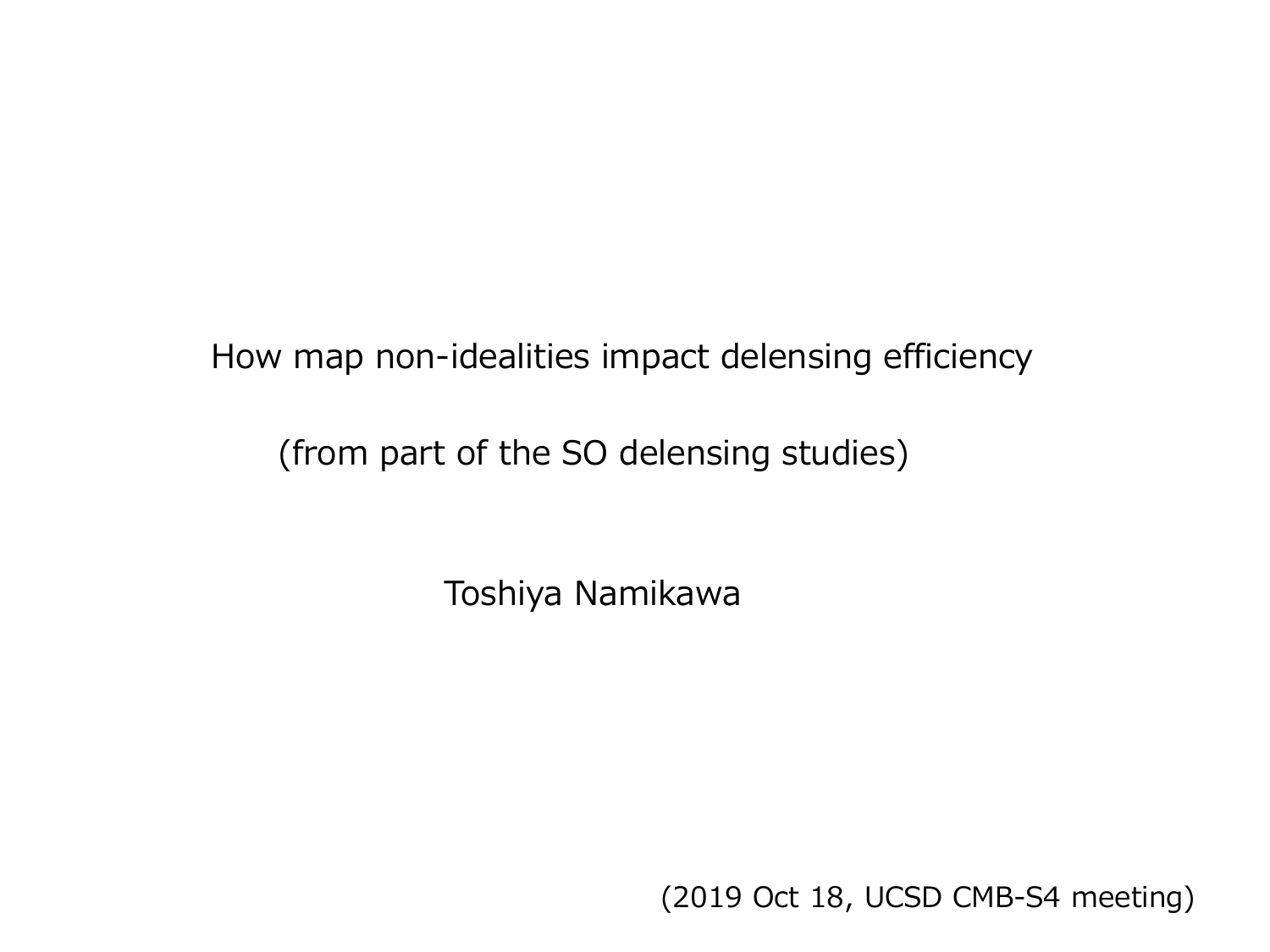In SO, combining available lensing tracers (CMB phi, CIB, galaxies), we can potentially remove ~70% of the lensing B-modes



- However, the delensing efficiency could be degraded if
	- Anisotropic window + noise with non-appropriate filtering
	- Foregrounds  $\longrightarrow$ discussed by Anton

I show the efficiency in the presence of anisotropic masking + noise in CMB map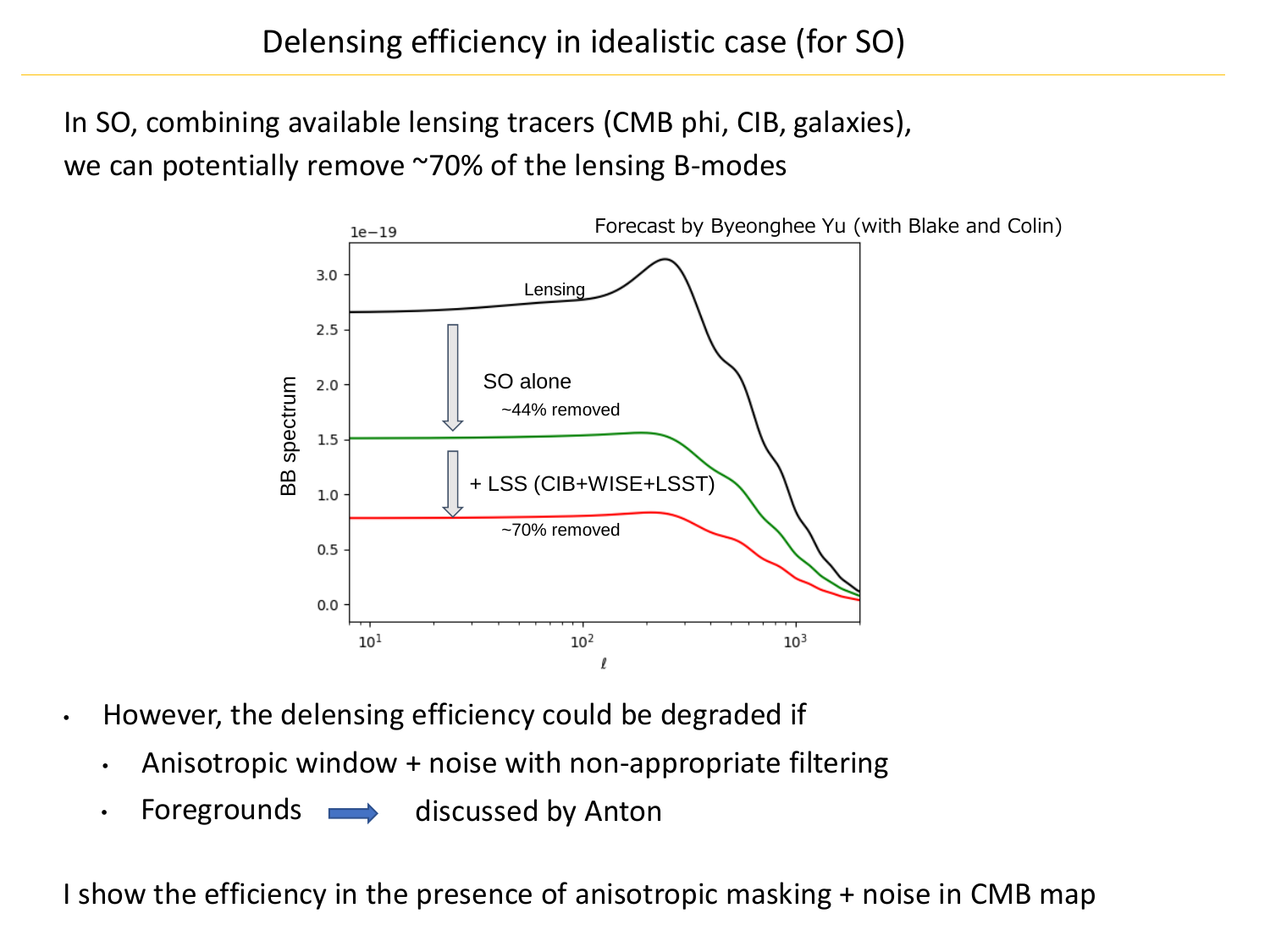## Realistic SO LAT and SAT polarization maps



SO survey windows / noise are highly inhomogeneous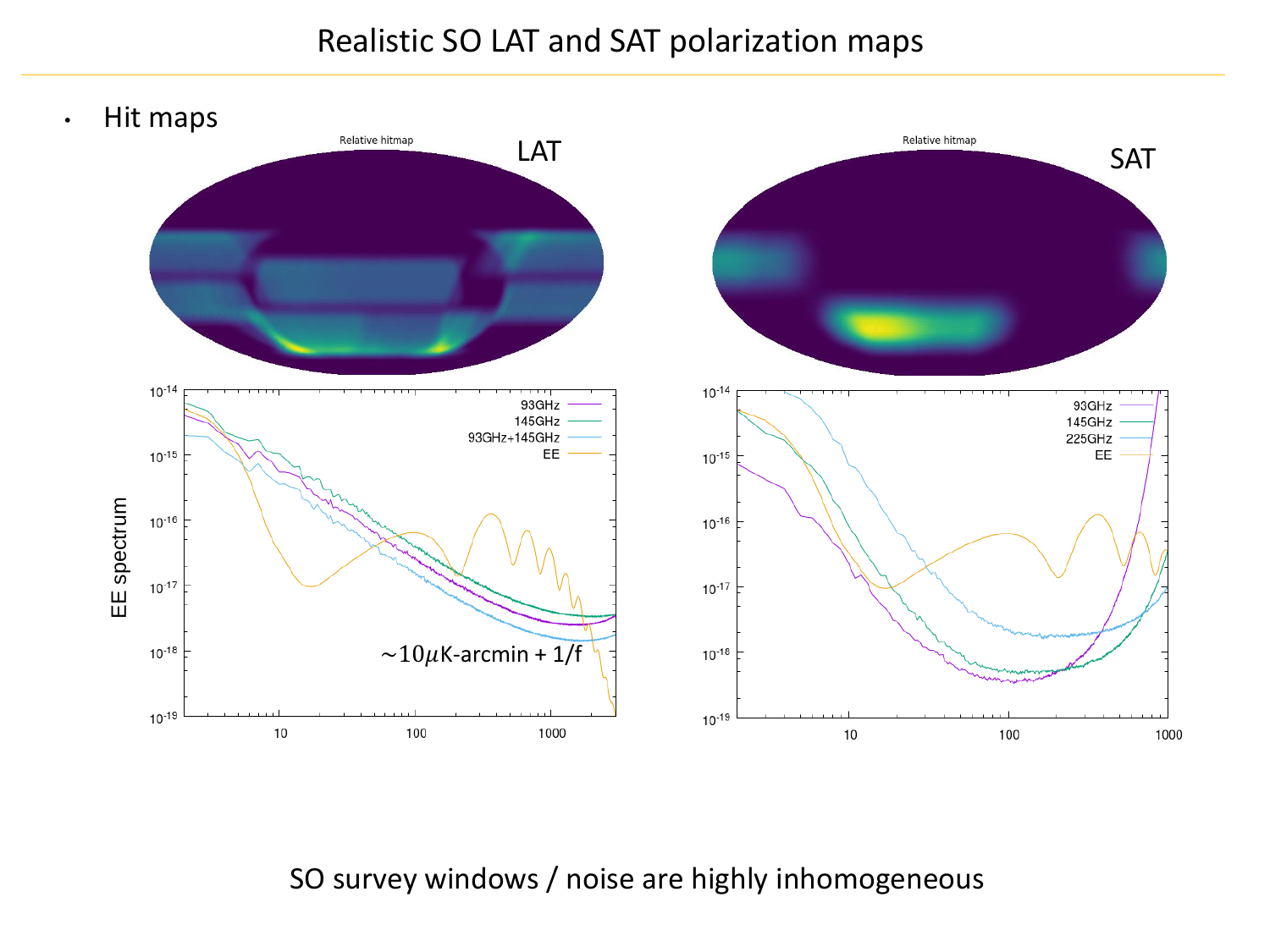• Consider the following methods to compute the lensing template

(1) Diagonal filtering to E modes e.g. SPT collaboration (2017), BKSPT

$$
E\text{-modes from LAT with a diagonal filter } \frac{C_{\ell}^{EE} E_{\ell m}^{LAT}}{C_{\ell}^{EE} + N_{\ell}^{P}}
$$
\n
$$
B^{\text{temp}} = E^{f,LAT} \star I \longleftarrow \text{ Mass tracers (CMB phi + LSST + CIB)}
$$
\n
$$
B^{\text{obs}} = B^{SAT}
$$

- $\checkmark$  Computationally very easy (very happy if this works fine)
- $\times$  Not optimal in general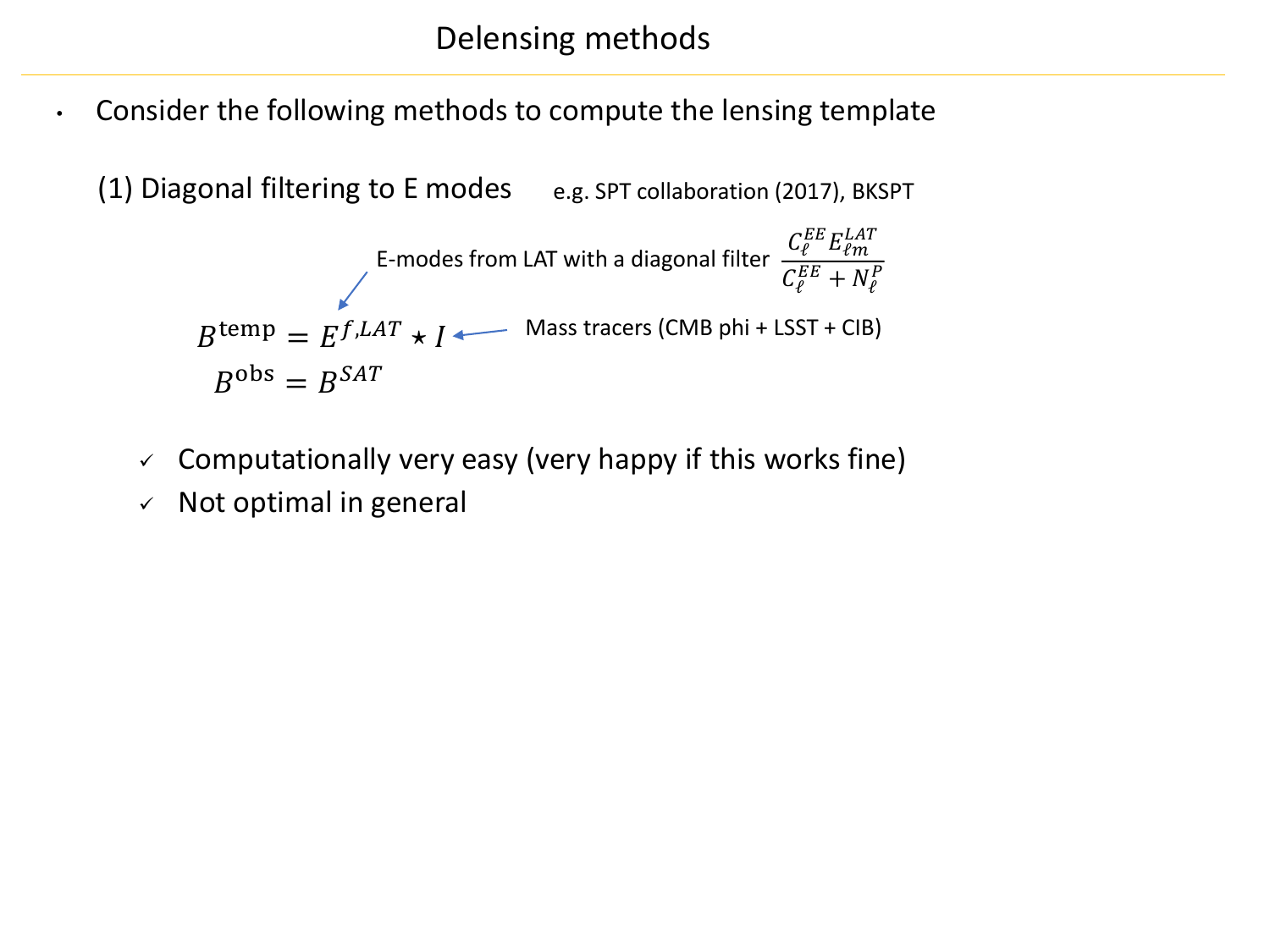• Consider the following methods to compute the lensing template

(2) Diagonal filtering to E modes + Matching the total window

 $B^{\text{temp}} = E^{f, LAT} \star I \ \ \rightarrow \ \ \text{further SAT window is multiplied}$  $B^{\text{obs}} = B^{SAT}$   $\longrightarrow$  further LAT window is multiplied

- $\checkmark$  Computationally very easy
- ✓ Not optimal in general ?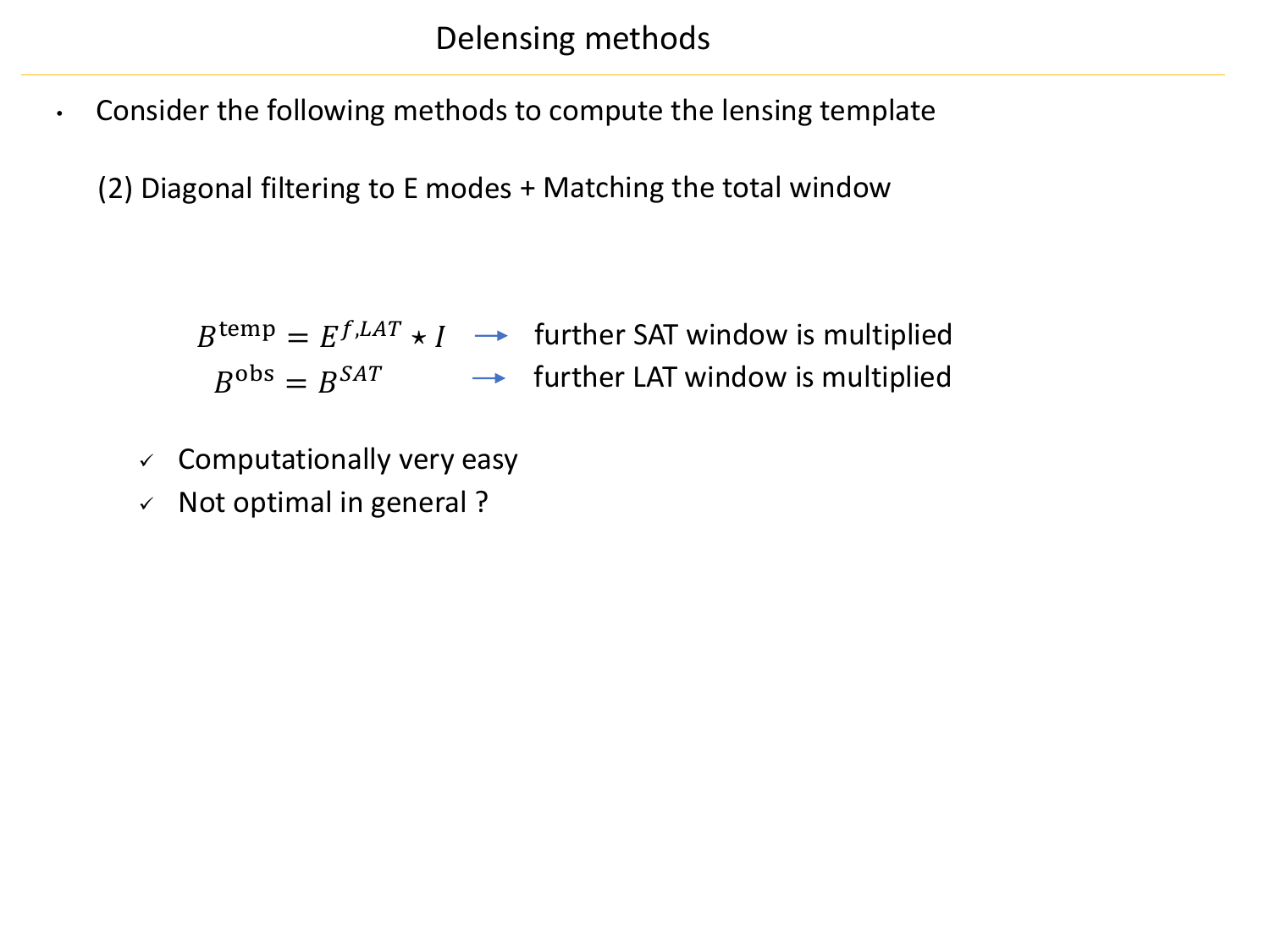- Consider the following methods to compute the lensing template
	- (3) Wiener filtering E modes e.g. Planck collaboration (2018), POLARBEAR collaboration (2019)

 $B^{\text{temp}} = E^{w, LAT} \star I \ \rightarrow \ \text{ further SAT window is multiplied}$  $B^{\text{obs}} = B^{SAT}$ Wiener filtered E-modes at LAT

- $\checkmark$  Computationally expensive
- ✓ Optimal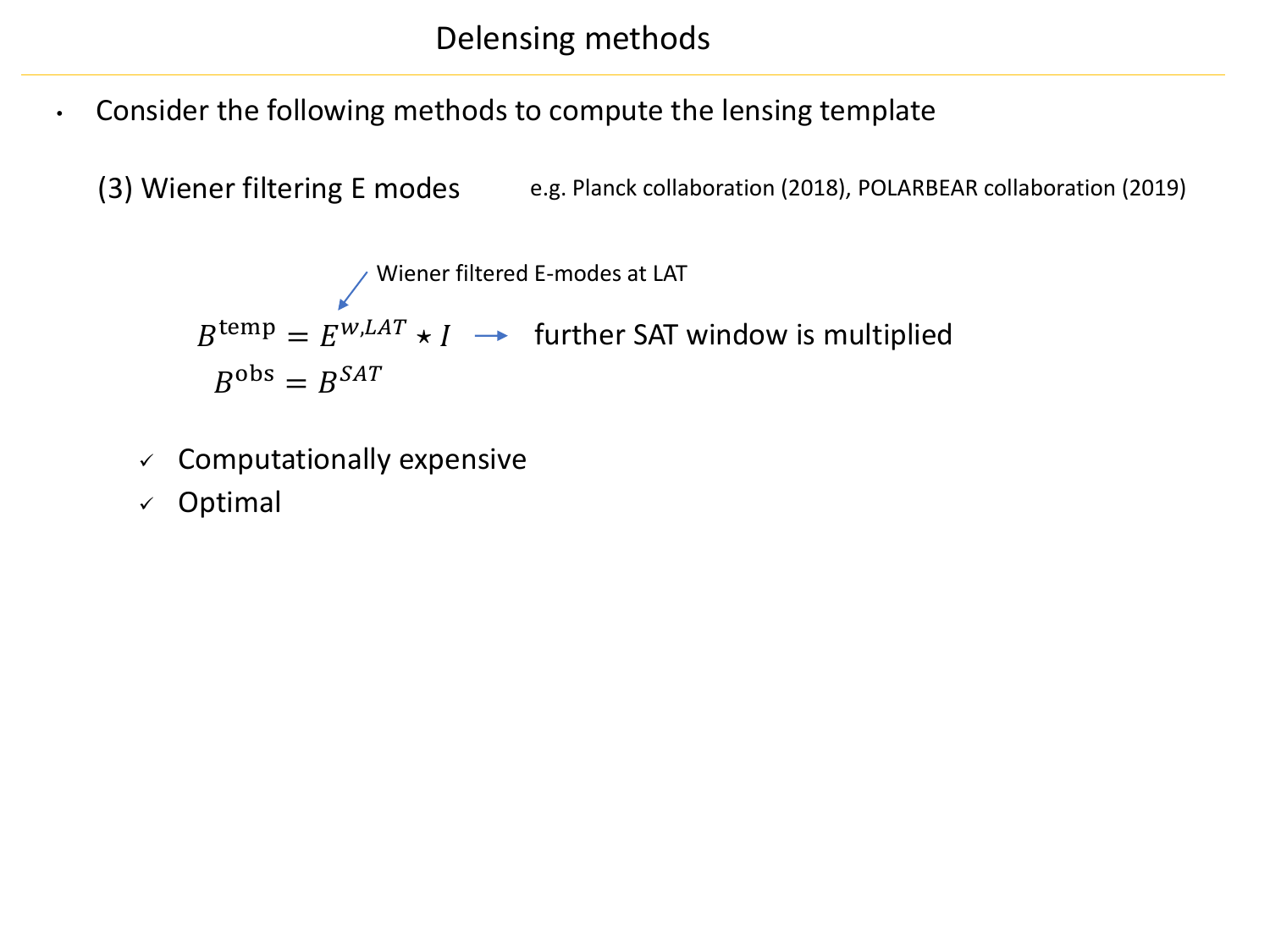## Impact of Anisotropic Survey Window



 $\cdot$  (1) is not good at all, (2) and (3) are almost identical

(We can further reduce residual BB with Wiener filtering by adding SAT E-modes)